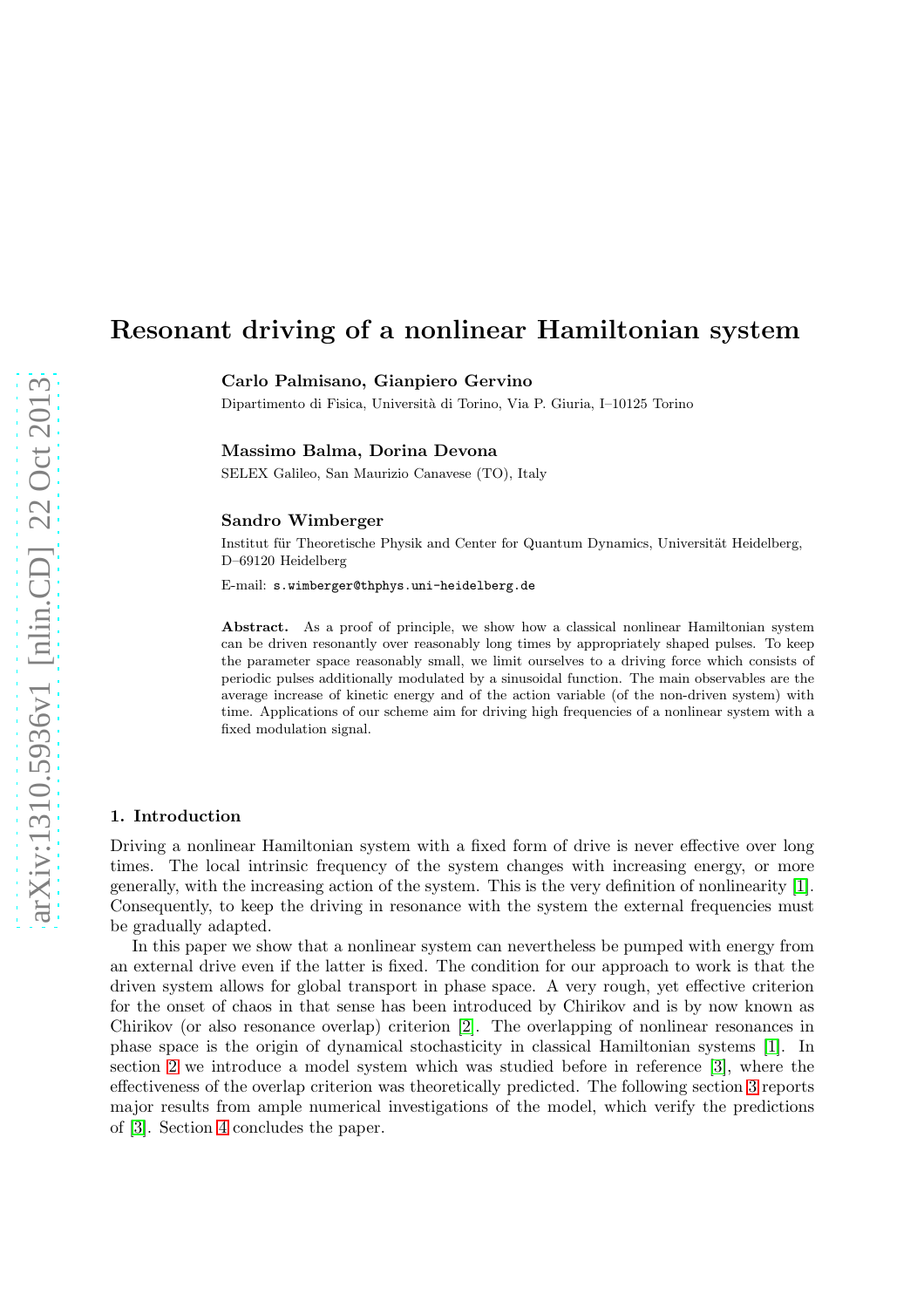

<span id="page-1-2"></span>Figure 1. Upper panel: Form of the pulse train  $f(t)$  which is periodic with period  $T + \tau$ and the single pulses have a width  $\tau$ . Lower panel: Modulation signal  $\epsilon V_0 f(t) \sin(\omega t)$ . The scales are enhanced for better visibility compared to the parameters chosen latter.

## <span id="page-1-0"></span>2. Nonlinear model system

Throughout we will stick to the following model for a classical Hamiltonian system, given by an harmonic oscillator  $H_0$ , a quartic nonlinear potential  $H_{\text{nl}}$ , and a periodic driving  $H_{\text{f}}$ :

<span id="page-1-1"></span>
$$
H(x, p, t) = H_0(x, p) + H_{\rm nl}(x) + H_{\rm f}(x, t), \qquad (1)
$$

with the following parts

$$
H_0(x,p) = \frac{p^2}{2m} + \frac{1}{2}m\omega_0^2 x^2, \qquad (2)
$$

$$
H_{\rm nl}(x) = \frac{1}{4}m b x^4, \qquad (3)
$$

$$
H_{\rm f}(x,t) = -\epsilon V_0 x f(t) \sin(\omega t). \tag{4}
$$

Similar models (also known as Lorentz models) have been studied over many decades, in particular in the context of nonlinear optics [\[4\]](#page-4-0). Instead of integrating directly Newton's equation corresponding to the Hamiltonian [\(1\)](#page-1-1) in the variables  $(x, p)$ , we follow reference [\[3\]](#page-3-2) and rewrite the problem in action-angle variables of the harmonic oscillator  $(\theta, J)$  which are connected to the previous ones by the canonical transformation

$$
x(\theta, J) = \sqrt{\frac{2J}{m\omega_0}} \sin \theta, \qquad (5)
$$

$$
p(\theta, J) = \sqrt{2Jm\omega_0} \cos \theta.
$$
 (6)

The advantage of using the action-angle variables lies not only in their use in perturbation theory as exercised in [\[3\]](#page-3-2), but for us, first and foremost, in the fact that we are interested in transport in phase space. The latter is characterized best by the temporal evolution of the action  $J$  of the "unperturbed system". In the new variables we obtain the new Hamiltonian

$$
H(x, p, t) \longrightarrow H'(\theta, J, t) = J\omega_0 + \frac{J^2 b \sin^4 \theta}{m \omega_0^2} - \epsilon V_0 \sqrt{\frac{2J}{m \omega_0}} \sin \theta f(t) \sin(\omega t). \tag{7}
$$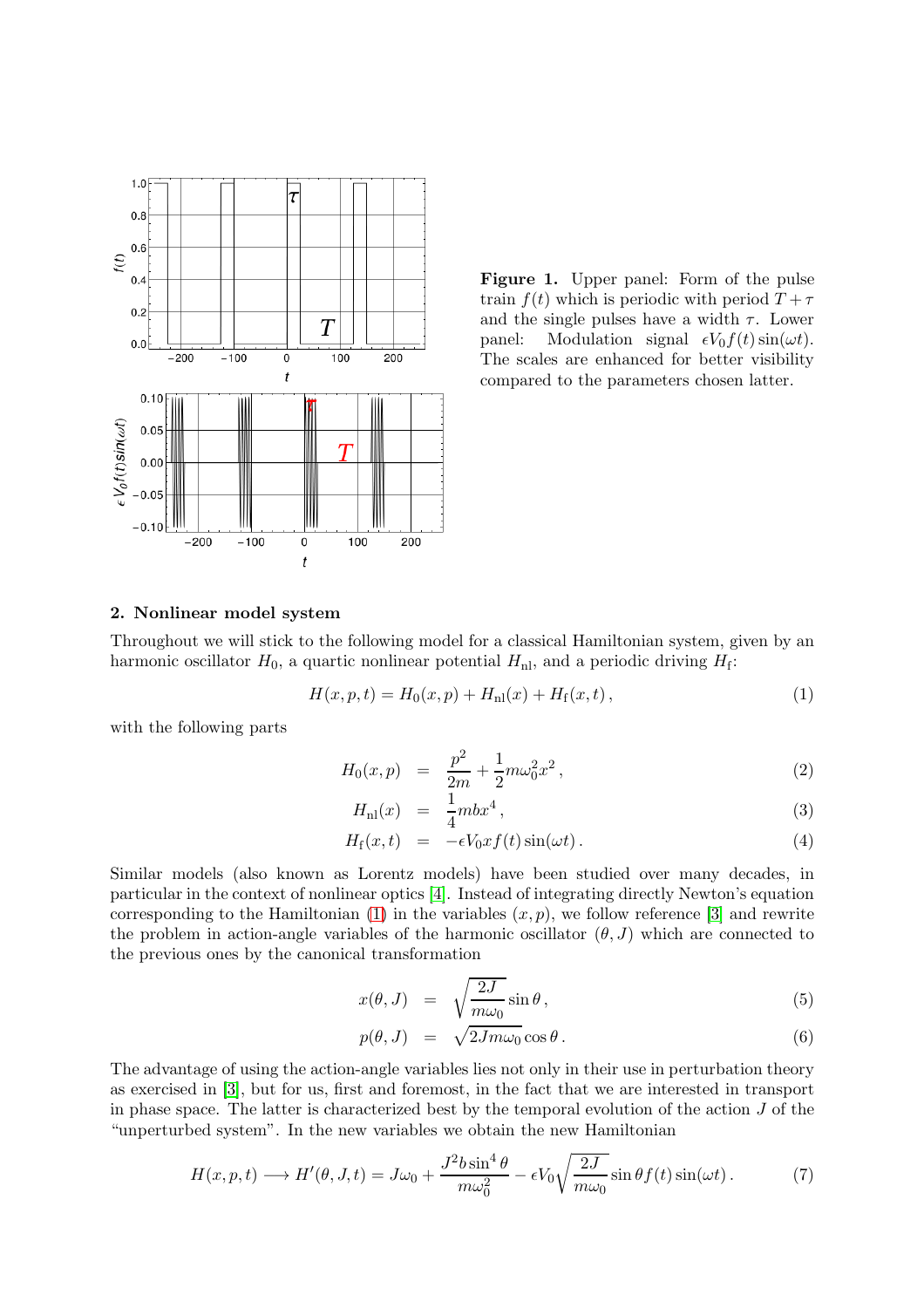The corresponding equations of motion for  $(\theta, J)$  are then simply given by Hamilton's equations:

$$
\frac{d\theta}{dt}(t) = \frac{\partial H'}{\partial J}(\theta, J, t)
$$
  
=  $\omega_0 + 2 \frac{Jb \sin^4 \theta}{m \omega_0^2} - \epsilon V_0 \frac{1}{2\sqrt{J}} \sqrt{\frac{2}{m \omega_0}} \sin \theta f(t) \sin(\omega t)$  (8)

$$
\frac{dJ}{dt}(t) = -\frac{\partial H'}{\partial \theta}(\theta, J, t) \n= -4 \frac{J^2 b \sin^3 \theta \cos \theta}{m \omega_0^2} + \epsilon V_0 \sqrt{\frac{2J}{m \omega_0}} \cos \theta f(t) \sin(\omega t).
$$
\n(9)

In the next section we present results obtained by integrating these equations of motion over time. Before we motivate our choice of the driving signal given by  $H_f$ . It essentially contains two frequency scales, one given by the sinusoidal part oscillating with frequency  $\omega$  and a second one determined by a period  $T + \tau$ . The detailed form of the drive is best seen pictorially in Fig. [1.](#page-1-2) Now we fix this form of the external driving and try to investigate the behavior of the time-averaged action  $\langle J(t) \rangle_t = 1/t \int_0^t J(t')dt'$  for different parameters of the model.

#### <span id="page-2-0"></span>3. Numerical results

For the following computations, we fix the initial conditions  $x(0) = 0, mx'(0) = p(0) = -2$  and the parameters

$$
m = 1, \omega_0 = 20, \tau = 1, \epsilon = 0.5, V_0 = 100, T = 10 \tau, \omega = \frac{16\pi}{\tau}.
$$
 (10)

Units have been suppressed throughout (and maybe easily reintroduced in case having in mind the meaning of all parameters). This leaves us only one control parameter, the effective nonlinearity b, which characterizes the nonlinear response of the system with respect to the external drive.

We do not repeat the analytical estimates for the widths of corresponding nonlinear resonances in the phase space spanned by the variables  $(\theta, J)$ . Reference [\[3\]](#page-3-2) derives from them a critical parameter K which separates motion without overlapping resonances, for  $K < 1$ , from the one with overlapping resonances, implying chaotic transport for  $K > 1$ . Written in our parameters, we obtain from [\[3\]](#page-3-2)

<span id="page-2-2"></span>
$$
K(J) = \frac{\tau + T}{2\pi} \sqrt{\frac{\partial H'_{\text{nl}}(J)}{\partial J}} \frac{\epsilon}{4} \frac{2\pi}{\tau + T} V_0 \sqrt{\frac{2J}{m\omega_0}} > 1. \tag{11}
$$

K is time-dependent through the dependence on the action variable  $J$ . Its initial value at time  $t = 0$  indeed determines the increase of the mean action as the following figures show.

Figs. [2](#page-3-3) and [3](#page-3-4) compare the evolution of the actions for various nonlinearities  $b = b_1 = 3200$ (left panel in Fig. [2\)](#page-3-3),  $b = b_1/2$  (left panel of Fig. [3\)](#page-3-4), and  $b = b_1/4$  (right panel of Fig. 3). These parameters imply for Eq. [\(11\)](#page-2-2)  $K(J(t = 0)) = 1.44, 1.02,$  and 0.72, respectively. The shown results confirm in practice that the initial value of the parameter  $K$  indeed determines whether transport in action space occurs (see the left panels of Figs. [2](#page-3-3) and [3\)](#page-3-4) or is suppressed by transport barriers in phase space (see the right panel of Fig. [3\)](#page-3-4).

# <span id="page-2-1"></span>4. Conclusions

We studied a nonlinear model system for controlling the temporal evolution by an appropriate external driving. Exploiting the nonlinear response of the system to the drive, we confirmed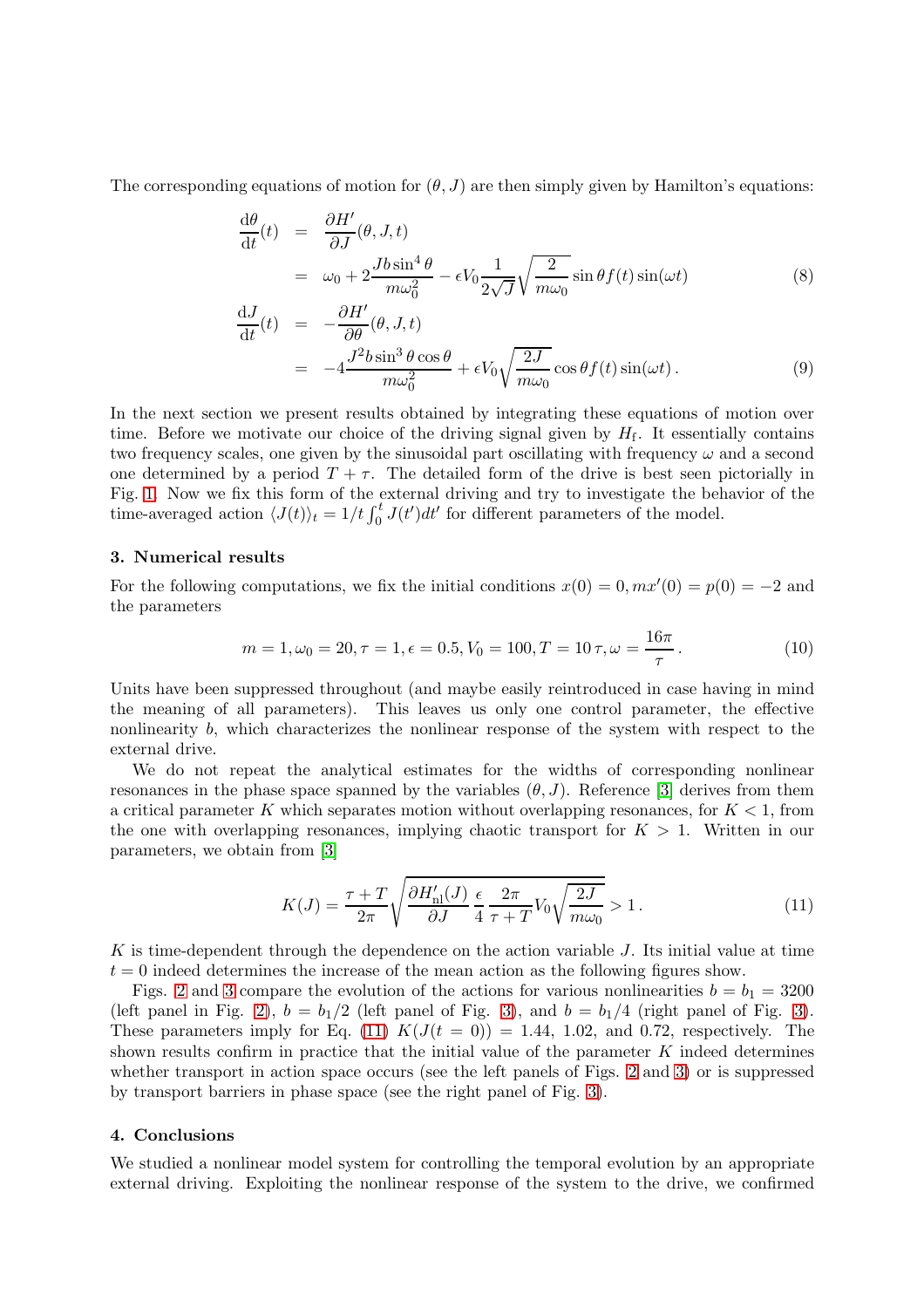

<span id="page-3-3"></span>**Figure 2.** Time averaged action  $\langle J(t) \rangle_t$  (left panel) and critical parameter K (right panel) vs. time t for  $b = 3200$ , implying  $K(J(t = 0)) = 1.44$ . The overall increase of both quantities with time is clearly visible confirming the theoretical predictions.



<span id="page-3-4"></span>**Figure 3.** Time averaged actions  $\langle J(t) \rangle_t$  vs. time t for two sets of parameters:  $b = 1600$  and  $K(J(t=0)) = 1.02$  (left panel) and  $b = 800$  and  $K(J(t=0)) = 0.72$  (right panel). While the left plot is similar to the previous Fig. [2,](#page-3-3) the right panel shows a case below the criterion for transport, and hence the action just oscillates around small values.

that resonant driving is possible as long as there are no transport barriers hindering diffusion in phase space. The transporting and the non-transporting regimes are separated by a critical effective nonlinearity which determine the value of a control parameter introduced in [\[3\]](#page-3-2).

Our results give a proof of principle of the applied method. In the future we want to extend the idea to nonlinear systems in the presence of additional noise, as suggested in the recent reference [\[5\]](#page-4-1).

#### Acknowledgments

S W and G G thank with pleasure the organiser Thomas Elze for his kind invitation to DICE2012. We acknowledge also the help of the Heidelberg Graduate School of Fundamental Physics (DFG grant: GSC 129/1).

# <span id="page-3-0"></span>References

- <span id="page-3-1"></span>[1] Lichtenberg A J and Lieberman M A 1992 Regular and chaotic dynamics (Springer, Heidelberg)
- <span id="page-3-2"></span>[2] Chirikov B V 1972 Phys. Rep. 52 265
- [3] Ugulava A, Chotorlishvili L and Nickoladze K 2003 Phys. Rev. E 68 026216